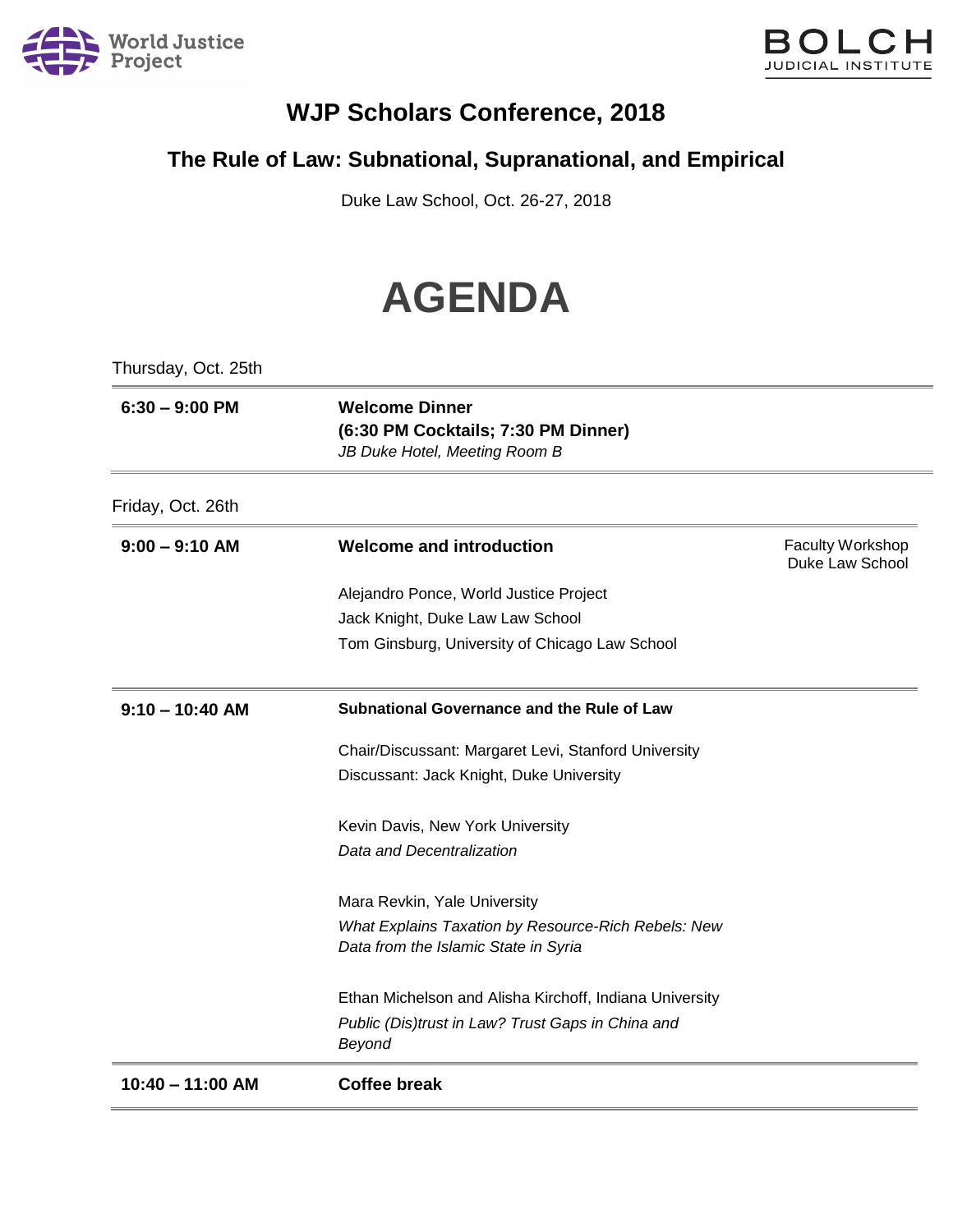| $11:00$ AM $- 12:00$ PM | The Rule of Law Across Time and Space                                                           |
|-------------------------|-------------------------------------------------------------------------------------------------|
|                         | Chair/ Discussant: Maggie Lemos, Duke University                                                |
|                         | Timur Kuran, Duke University                                                                    |
|                         | <b>Economic Harbingers of Ottoman Political</b>                                                 |
|                         | Modernization: Evolving Anatomy of Power in Istanbul,<br>1600-1839                              |
|                         | Federica Carugati, CASBS Stanford                                                               |
|                         | Judicial Review by the People Themselves: Democracy<br>and the Rule of Law in Ancient Athens    |
|                         |                                                                                                 |
| $12:00 - 1:15$ PM       | Lunch:                                                                                          |
|                         | <b>Anthony Lewis Award Presentation</b>                                                         |
| $1:30 - 2:30$ PM        | <b>Mexico</b>                                                                                   |
|                         | Chair/Discussant: Rachel Kleinfeld, Carnegie                                                    |
|                         | <b>Endowment for International Peace</b>                                                        |
|                         | Alejandro Ponce, World Justice Project                                                          |
|                         | The 2008 Constitutional Reform on Criminal Justice in<br>Mexico - and its Impact on Due Process |
|                         | Julio Rios, CIDE Mexico City                                                                    |
|                         | Authoritarian Legacies: Persistent Patronage Networks                                           |
|                         | and the Erosion of Merit-Based Judicial Selection in                                            |
|                         | Mexico                                                                                          |
| $2:30 - 2:50$ PM        | <b>Coffee break</b>                                                                             |
| $2:50 - 3:50$ PM        | Demand, Compliance and Independence                                                             |
|                         | Chair/Discussant: Dan Rockmore, Dartmouth College                                               |
|                         | Discussant: Georg Vanberg, Duke University                                                      |
|                         | Benito Arrunada, University Pompeu Fabrea                                                       |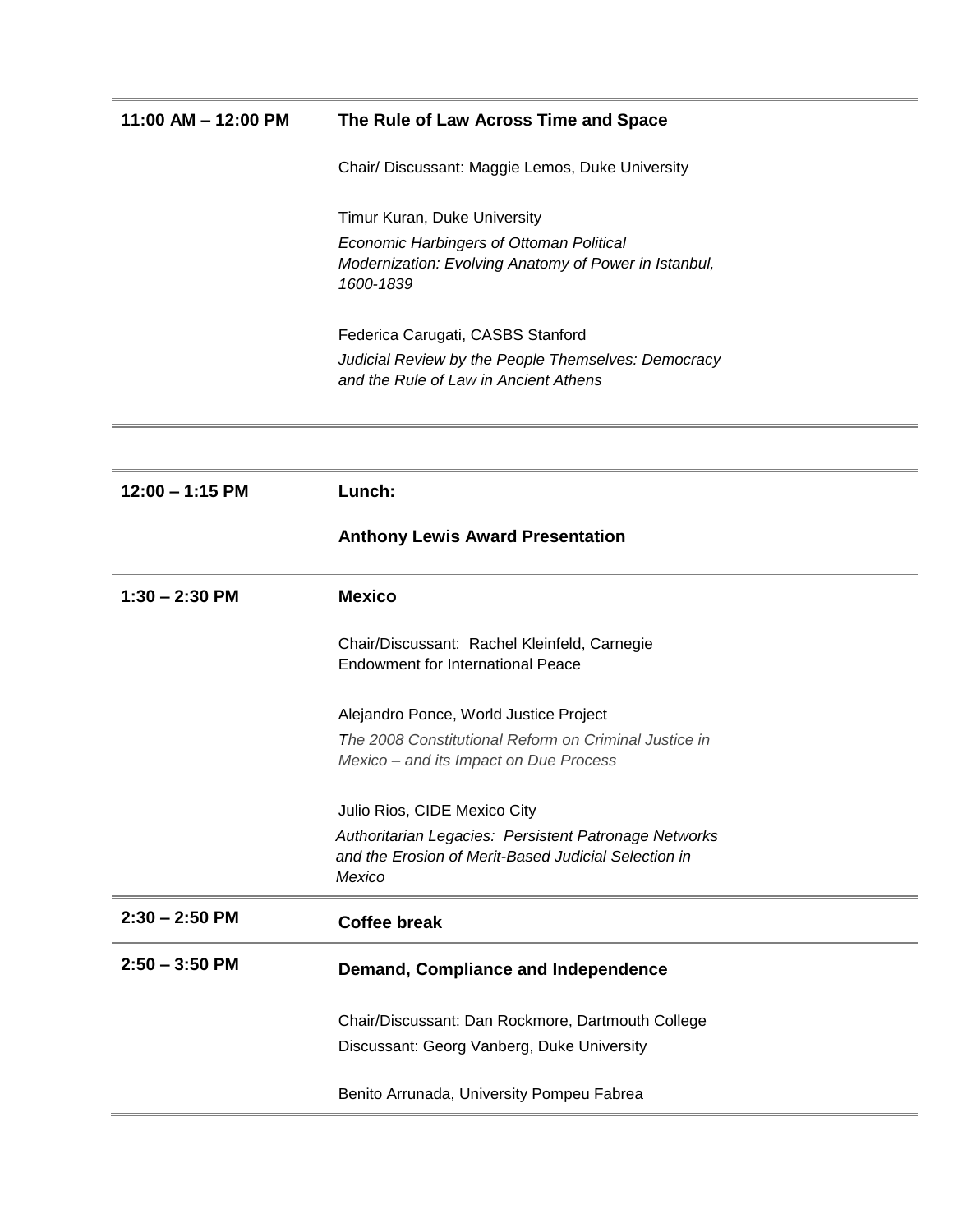|                   | The Demand for Judicial Services: An Exploration with<br><b>WJP Survey Data</b> |
|-------------------|---------------------------------------------------------------------------------|
|                   | Brad Epperly, University of South Carolina                                      |
|                   | Expert vs. Popular Evaluations of the Rule of Law                               |
| $4:00 - 5:00$ PM  | Blue Sky Session: Scholars, Data and the WJP                                    |
|                   | Elizabeth Andersen & Alejandro Ponce, WJP                                       |
| 6:30 PM           | Drinks and Dinner (6:30 PM Cocktail Reception; 7 PM Dinner)                     |
|                   | Washington Duke Inn, Forest Room<br>3001 Cameron Blvd., Durham NC 27705         |
|                   |                                                                                 |
| Saturday, Oct. 27 |                                                                                 |
| $9:00 - 10:30$ AM | <b>Rights and Compliance</b>                                                    |
|                   | Chair/Discussant: Elizabeth Andersen, WJP                                       |
|                   | Larry Helfer, Duke University                                                   |

Tom Ginsburg, University of Chicago *External Enforcement of Rule of Law Norms*

Stefan Voigt, Hamburg University *Economics of Constitutional Compliance*

| 10:30 - 11:00 AM    | Coffee break                                      |
|---------------------|---------------------------------------------------|
| 11:00 AM – 12:00 PM | International Enforcement and the Rule of Law     |
|                     | Chair/Discussant: Curtis Bradley, Duke University |

Rachel Brewster, Duke University